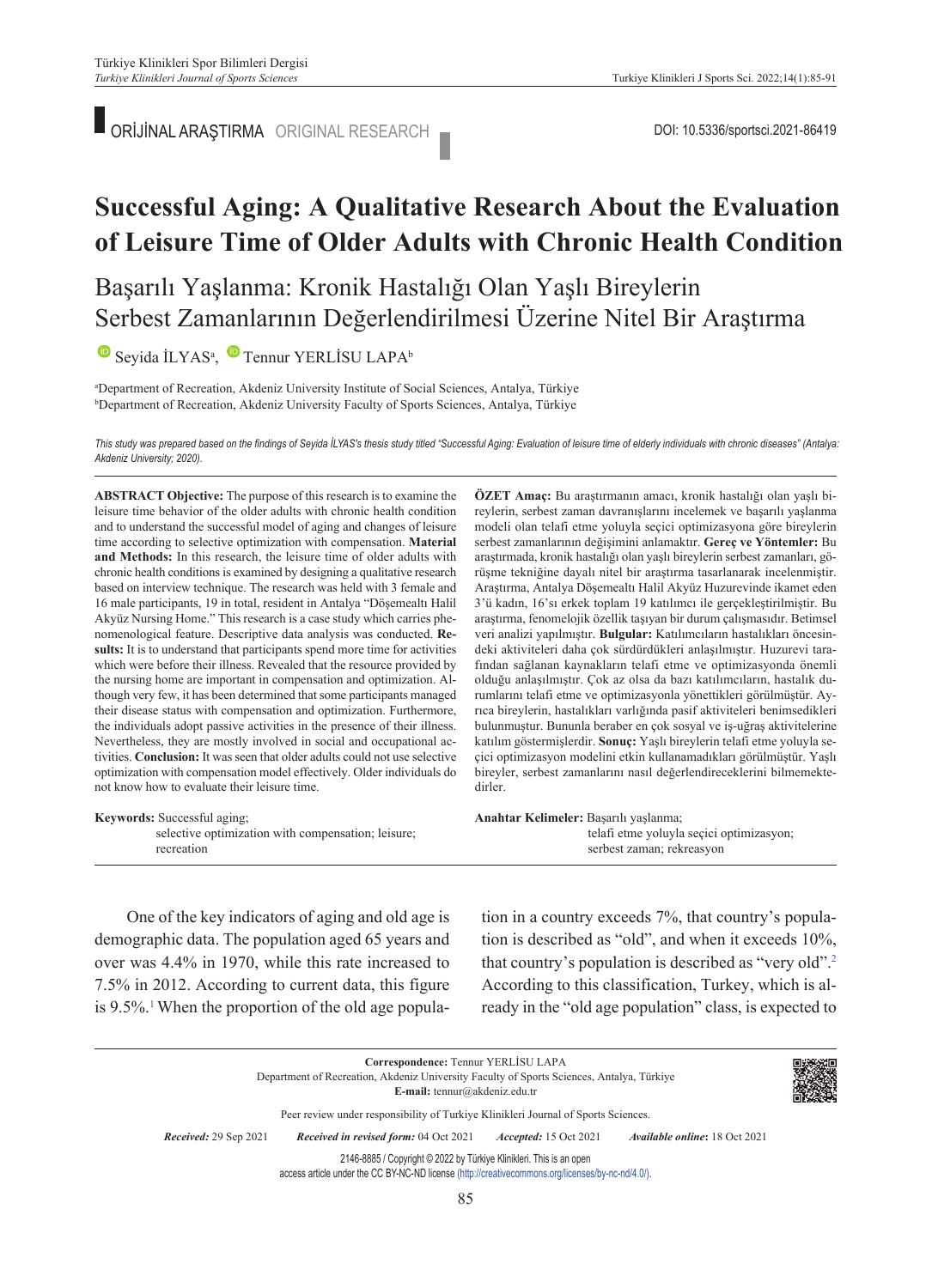be included in the "very old age" class in the near future in line with forecasts. When these data are analyzed, the importance of later life will be better understood.

Diseases and disability are more common in older adults than in other age groups[.3-5](#page-5-0) Diseases occur in old age as the body's adaptation to stress and changing conditions decreases. $6,7$  As age increases, the incidence of chronic diseases also increases.<sup>8</sup>90% of people aged 65 years and older usually have a chronic disease, while 35% of these people have 2, 23% have 3 and 15% have 4 or more diseases[.9](#page-5-0) To overcome the problems of old age, it must be addressed holistically. When the literature is examined, the concept of successful aging stands out for both disciplines, gerontology and leisure time. Successful aging involves older adults who are satisfied with their life's, who rely on the continuity of their relationships to sustain their lives in an emotionally satisfying way, and who are able to adapt to the levels of change in their skills.<sup>10,11</sup>

It is reported that people with chronic disease are less active in general and less satisfied with life due to their illness. Leisure time activities of older adults in this context will allow a more fulfilling life than people who watch a lot of television or spend most of their time at home, keeping the individual busy and providing social relationships.<sup>12</sup> Being physically active, developing good eating habits, and maintaining a network of communication with people who provide emotional and social support are associated with older adults recovering from diseases and being more functional. $10,13$  In a model in which the relationship between leisure time and health is established, the effects of leisure time on health are defined. Stressful life events cause physical and mental illnesses. It is possible to alleviate this condition by creating a leisure time buffer and various coping processes. Through protected physical and mental health, the continuity of leisure time participation is facilitated. The way to cope with stress in life through participation in leisure time is through social support and autonomy. Autonomy is to reduce the physical effects of disease on daily life activities, to manage negative emotions as a result of disease-related constraints and changes. Social support, on the other hand, is to provide effective relaxation by facilitating the development of friendship. In cases where there is no leisure time buffer, physical and mental health deteriorates and negative events become easier to experience. Thus, life stress also increases.<sup>14</sup>

There are many studies in which different approaches and models have been proposed on successful aging[.15-17](#page-5-0) According to an approach, it is possible to balance losses with gains, although there are many losses in old age.<sup>18</sup> For this purpose, Selective Optimization with Compensation (SOC) model has been created. SOC has three elements that interact with each other. According to this model, selection from successful aging components focuses on the determination of goals.<sup>19</sup> The selection is explained as the need for older aldults to limit or reduce their area or activity in which they are active, often due to the losses they experience.<sup>20</sup> For ordinary and functional practices, the selection is different. Elective selection focuses on the necessary and desired situations. Another type of selection, loss-based selection, is the result of experiencing a loss of the target in a specific target area, which threatens the maintenance of a certain level of function. Therefore, the individual must reconfigure the target system.<sup>19</sup> Optimization refers to acquiring and investing in target-related tools[.19,21](#page-5-0) In other words, in order for older adults to achieve the vital practices they want, they strive in that area they choose and practice with a certain amount of time.<sup>19,20</sup> Compensation refers to the search for new solutions and adaptation to selected vital practices, despite the obstacles that arise as a result of crises in later life. Asking someone for help for activities, using technological tools, is within the scope of compensation.<sup>21,22</sup> If these three elements of the model, which attribute positive views to aging and later life, are applied together, individuals can achieve their goals and specialize in their goals, despite losses and increasing weaknesses.<sup>20,22</sup>

# MATERIAL AND METHODS

# DATA COLLECTION METHOD

In the context of the SOC model used in successful aging, the qualitative research method was applied in this study to understand the ways and changes in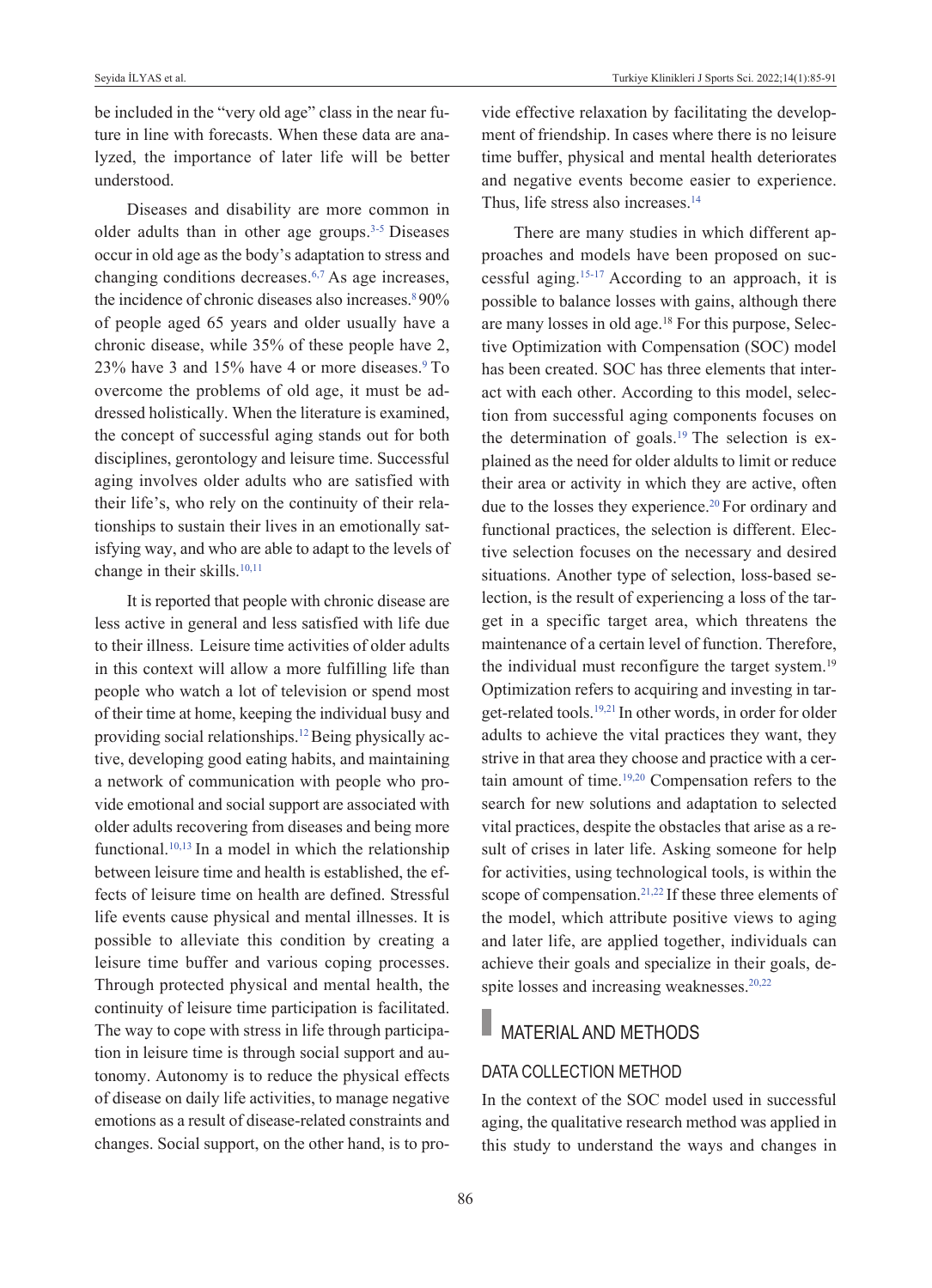evaluating the leisure time of older adults with chronic disease. Qualitative research is based on understanding and interpreting reality from a subjective point of view[.23](#page-5-0) In this research, the interpretive approach is adopted. The interpretive approach is to make sense of the social world from the perspective of the participants[.24](#page-5-0) In this research, individual interview technique was used as data collection technique. Semi-structured question form is used. In the first part of the question form, there are questions about the demographic information and diseases of the participants. In the second part, there are questions about understanding how older adults spend their leisure time and change of their leisure time. With the questions in this section, it is aimed to obtain information about the activities performed before diseases and how the activities performed with the presence of diseases in the evaluation of leisure time. In addition, according to the SOC model used in the theoretical framework of this research, it was aimed to interpret the older adults' selection, compensation tools and optimization behaviors. This research is a case study with phenomenological characteristics. A case study pattern was determined to examine the ways in which participants evaluate their current leisure time. In order to understand the changes in the leisure time of older adults from the past to the present in the presence of chronic disease and to interpret the SOC, a bridge has been tried to be established between past and present leisure time experiences. Therefore, this research also demonstrates the characteristic of phenomenological research.

## FIELD RESEARCH

Between October 2019 and February 2020, a total of 19 participants, 3 of whom were women and 16 of whom were men, were interviewed at the Döşemealtı Halil Akyüz nursing home in Antalya within the scope of the field research. All participants voluntarily participated in the research.

Qualifications to be sought in older adults for admission to a nursing home are as follows in accordance with the article 53 (a) of the regulation on nursing and rehabilitation center for old adults "to be 60 years in age and older; they must be in a condition to meet their own needs; they should be in a condition to eat, drink, bath, dress and to be able to do activities of daily living independently, to be in good mental health; not to have a contagious disease; not being addicted to drugs or alcohol; they should submit a social investigation report proving that they are in social and/or economic deprivation"[.25 T](#page-5-0)herefore, all participants who agree to participate in the study meet these conditions. The average age of participants is 70. In addition, for the purpose of the study, it was taken into account that the individuals included in the study had at least one chronic disease in the last year. Participants expressed only a few of their diseases, and the participants' diseases were confirmed and completed with health reports from nursing home management covering the past one year. Purposive sampling method and criterion sampling technique were used.

# ANALYSIS OF RESEARCH DATA

The themes that emerged with direct narratives were classified according to the purpose of the research and analyzed with the qualitative research program NVivo 12 which produced by QSR International in USA. Participants in the study were assigned pseudonyms. The kappa value was calculated by comparing the encodings. Accordingly, the kappa value of this research is 85%. According to this result, the research shows excellent compliance.<sup>26</sup>

According the statue number of 164 dated 28/08/2019 of Akdeniz University Social and Human Science Research and Publication Ethics, the approval and permission were obtained. This article has been prepared according to Helsinki Principles.

# RESULTS

This part consists of the classification made based on older adults' leisure time evaluation practices before their diseases, current leisure time evaluation practices, change of leisure time. A random participant opinion were given as similar answers in each subtheme.

# EvALUATION OF PRE-DISEASE LEISURE TIME

Six themes emerged as a result of the analysis of the practices of evaluating the participants' leisure time when they did not have health problems. The participant's view on social recreation is as follows;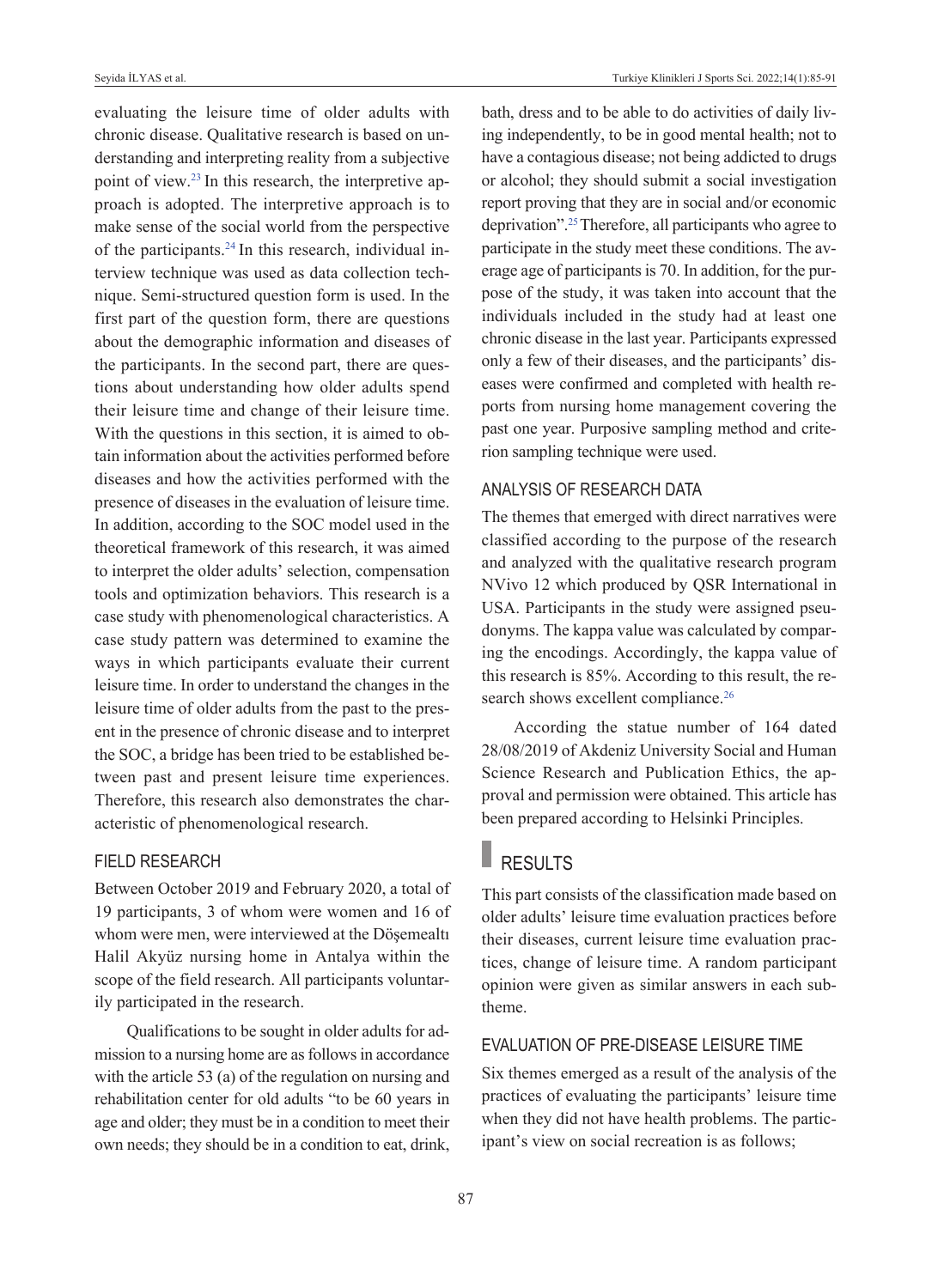*Of course, being with neighbors is nice. You just go downstairs and hang out with them. It's lively… They were my neighbors for 8-9 years. We were always together, 3 ladies. They called us the Golden Girls… In the summer, we would dress up and stroll around... now I am not with them… They say we don't have aunt Selin anymore… They call me right away. They ask me how am I doing and then we talk. (Selin)* 

Participant opinion on religious activities is as follows;

*After I read the Qur'an in Turkish, I said in a prayer, after reading the whole Qur'an, I said, My God, everything was beautiful, but this was very long before the operation... then I said to myself why can't I read it in Arabic... I started reading the Qur'an. Without taking classes. (Cem)* 

The participant's opinion on handcraft activities is as follows;

*For example, I was knitting. (Aslı)* 

Participant's views on physical recreation are;

*I used to go hiking. I love nature ... I used to go to Erciyes and ski. I've been to rallies. Rally. You know, with cars. There are lots of events like this. (Agah)* 

Participant views on cognitive activities are as follows;

*… I was reading. (Aziz)* 

The participant view of cultural recreational activities is as follows;

*… Then we had a band that was a Turkish Music Ensemble… We'd choir, we'd sing songs. (Agah)* 

# EvALUATION OF CURRENT LEISURE TIME

As a result of the analysis of the interviews with the participants, the evaluation of current leisure time was categorized under two themes: personal resources and nursing home resources. The aim of creating these two themes is to understand the applicability of the SOC model on an individual and institutional basis, which forms the theoretical framework of the research.

# PERSONAL SOURCES

Passive activities are noticeable when analyzing participants' current leisure time practices related to the theme of personal resources. The participant opinion on this subject is as follows;

*I don't do anything. I just sleep and then get up. (Selin)* 

The participant view on physical recreation is as follows;

*I go for a walk. For example, instead of taking the bus here, I take it after three stops. (Alp)* 

Participant views on cognitive activities are as follows;

*… I'm learning English now. (Anıl)* 

Participant opinion on religious activities using their personal resources is as follows;

*I usually spend my leisure time worshipping. And I read the Qur'an in Arabic. Then it is not enough and I read its interpretation… (Cem)* 

The participant's opinion on handcraft activities is as follows;

*I do handcrafts in winter. I knit cardigans for babies… (Senay)* 

The participant views on social activities are as follows;

*… I chat with strangers on the way. (Aziz)* 

## NURSING HOME RESOURCES

Participants also benefit from the resources provided by the nursing home in many ways when evaluating their current leisure time. The participant's opinion on handcraft activities is as follows;

*… I make models in ergo-therapy in my spare time. I spend time making models of the beautiful works of Antalya. (Ali)* 

The participants view on social recreation is as follows;

*We hang out, chat with friends at the nursing home. (Alp)* 

Participant's views on physical recreation are;

*I did sports again yesterday. I attend to morning sports classes (at the nursing home) every day. (Anıl)*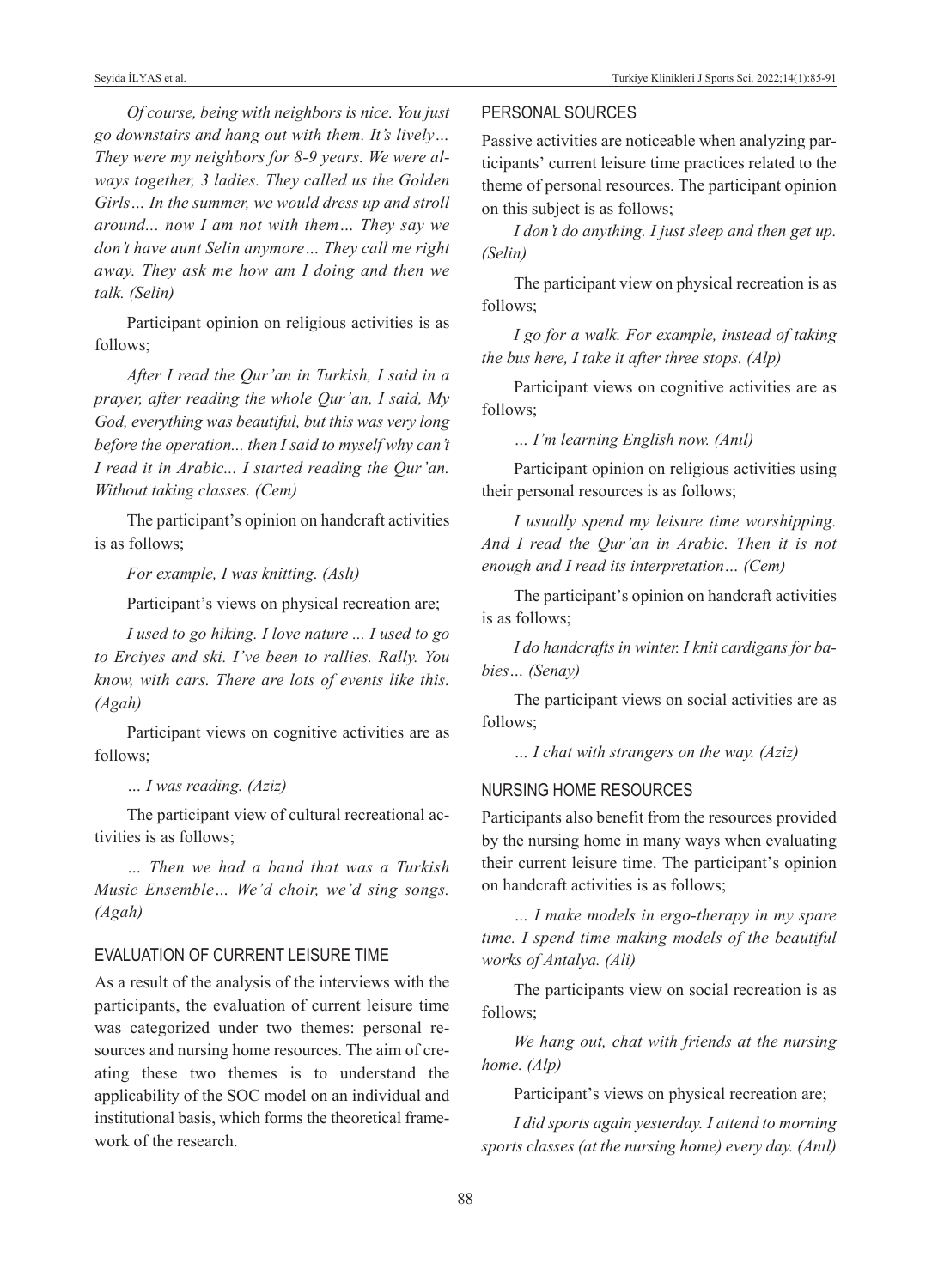# CHANGES IN LEISURE TIME

Leisure time practices of older adults before and after the existence of any disease are mentioned.

## **SELECTION**

The opinions expressed by participants on the selection of leisure time are based on selection to maintain their leisure time before the disease, loss based selection, and stopping making selections. The participant opinion on stopping selection is as follows;

*I used to paint rocks here. We would collect stones from the seashore. We would made decorations. I would color them. Now I quit doing these. I'm not doing anything now. (Akın)* 

The participant view on loss based selection is as follows;

*I had never drawn a line before. Now I'm drawing. As in drawing a picture. (Metin)* 

The participant's opinion on maintaining leisure time practices before diseases is as follows;

*We've always been dealing with soil and garden. We have been with it since we were born. I especially keep myself busy with the garden and field in my leisure time... (Mert)* 

# **OPTIMIZATION**

The participant opinion on this subject is as follows;

*… I can not go anywhere because of the heat even if I want to. I'm putting it off, you know. I either go in the afternoon or I go early in the morning. (Aslı)* 

# **COMPENSATION**

Participants' views on compensation are as follows;

*… I have friends... I mean, I told them that I had surgery. I can't do anything. Can you help me? They said OK… (Deniz)*

# **DISCUSSION**

While the wellbeing of individuals who are in the early stages of later life is independent of the SOC model and resources, individuals who are in the advanced stages of later life are buffering their restricted personal resources such as health, social networks, intellectual functions with SOC model[.27](#page-5-0) In this study, it is seen that older adults participate in social recreation the most (n=11) by using their personal resources, while they also participate in handcraft activities the most  $(n=11)$  by using nursing home resources. The tools, personal and corporate identity of the institution play an active role in this participation. Although the average age of participants covers early later life age group, the fact that they reside in a nursing home due to their social and economic deprivation indicates that they are limited in terms of personal resources. In this regard, it can be said that handcraft activities within nursing home resources are especially effective in ensuring optimization and compensation.

A study found that in the case of disability caused by osteoarthritis, the efforts of older adults to manage their disability were variable and flexible. It has been found that older adults aim to compensate and optimize in order to adapt to the change they are experiencing rather than using selection.<sup>28</sup> Another study shows again that older adults use compensation tools more effectively.<sup>19</sup> This information supports this research. It has been understood that older adults manage diseases mostly by compensation (n=7) and optimization (n=3). Compensation also allows maintaining the activity by acquiring new tools.<sup>28</sup> Although older adults use compensation and optimization more effectively, it seems that new activity acquisition (loss-based selection) is performed by very few individuals (n=3).

Older adults who are rich in terms of resources make better use of selection, optimization and compensation in their leisure time with daily life activities compared to older adults who have insufficient resources.<sup>29</sup> In this study, it is seen that older adults who can perform various activities with both personal and nursing home resources stop making selections (n=3) and perform some activities from their past (n=8). There are many studies on the benefit of continuing to participate in leisure time activities despite healthrelated limitations in old age.<sup>30,31</sup> It has been found that older adults with chronic disease adopt new activities instead of the activities they quit performing due to negative changes in their health status[.32](#page-5-0) In this study, only three participants select a new activity. It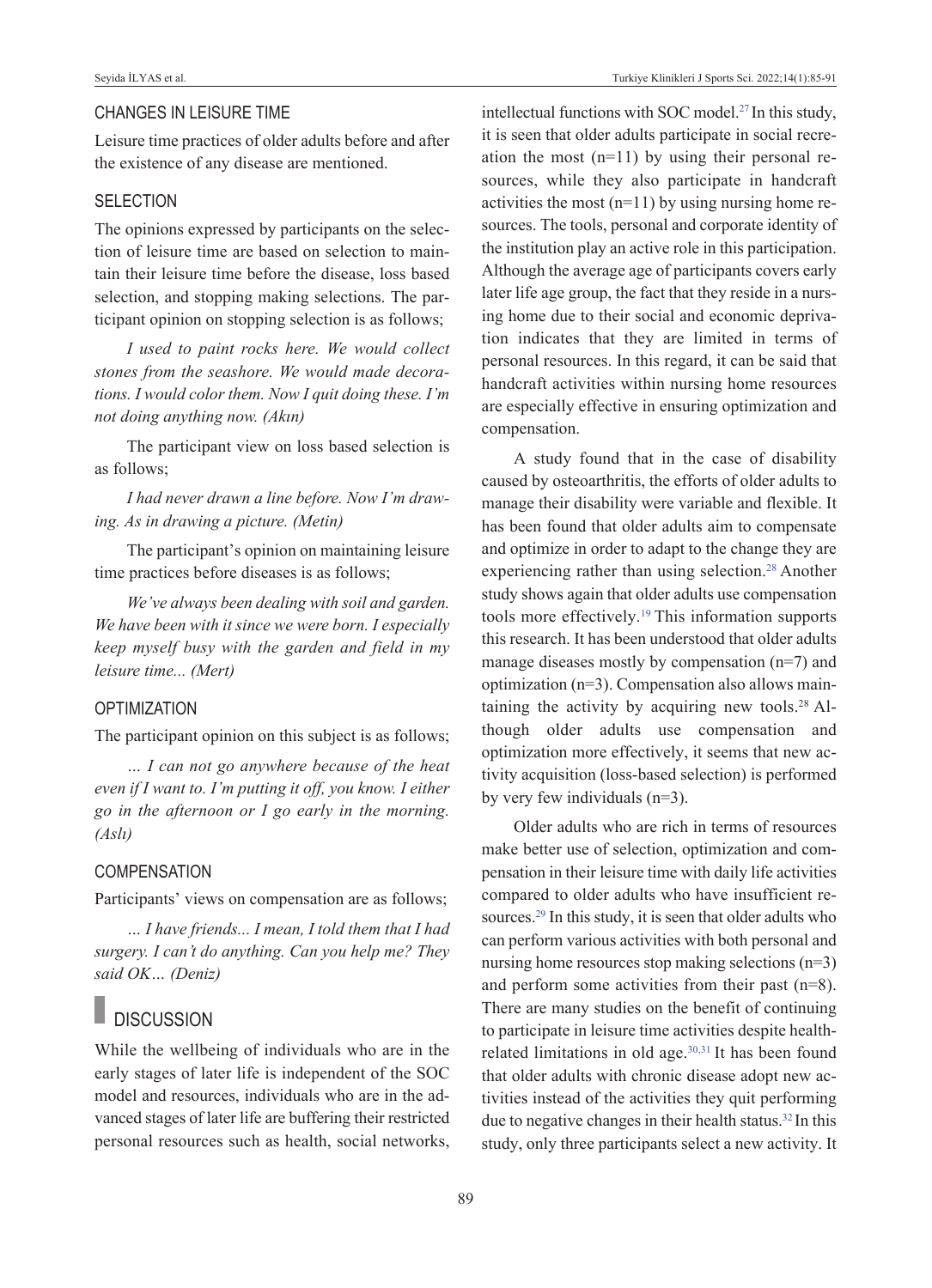is believed that this condition may be associated with the inability of older adults to determine an activity and elements that interfere with activity. The presence of passive activities (n=8) shows that individuals do not actually have the level of personal resources expected. Therefore, nursing home resources have an important place to compensate and optimize this situation. It has been found that when many resources are supplied, older adults reduce their passive activities for which they "do nothing" and use compensation tools in the face of losses[.29](#page-5-0) It has been also found that those who are insufficient in terms of resources are less active and participate in less activity[.33](#page-5-0) In this research, insufficient participation in physical activities (n=3) also prevents the successful aging of older adults.

# **CONCLUSION**

As a result of the findings obtained, it was found that older adults who reside in a nursing home evaluate their leisure time with both personal and nursing home resources. The fact that participants are residing in a nursing home due to social and economic poverty shows that they are limited in terms of personal resources. In this case, it is understood that nursing home creates important resources for older adults. Nursing home resources are an important resource in ensuring optimization and compensation. While the resources provided by nursing home management offer a number of opportunities for older adults, it seems that individuals do not effectively use the SOC model. It is concluded that older adults participating in the study did not know how to evaluate their leisure time.

This research is limited to older adults with chronic diseases who are living in nursing home. It is suggested that the theoretical framework can be used in a different sample.

Considering the research findings, in order to promote successful aging; older adults should be provided with training on how to evaluate their leisure time, activities should be diversified based on interests of individuals and personal awareness should be improved.

### *Source of Finance*

*During this study, no financial or spiritual support was received neither from any pharmaceutical company that has a direct connection with the research subject, nor from a company that provides or produces medical instruments and materials which may negatively affect the evaluation process of this study.* 

#### *Conflict of Interest*

*No conflicts of interest between the authors and / or family members of the scientific and medical committee members or members of the potential conflicts of interest, counseling, expertise, working conditions, share holding and similar situations in any firm.* 

#### *Authorship Contributions*

*Idea/Concept: Seyida İlyas; Design: Seyida İlyas; Control/Supervision: Tennur Yerlisu Lapa; Data Collection and/or Processing: Seyida İlyas; Analysis and/or Interpretation: Seyida İlyas; Literature Review: Seyida İlyas; Writing the Article: Seyida İlyas; Critical Review: Tennur Yerlisu Lapa; References and Fundings: Seyida İlyas; Materials: Seyida İlyas.*

# **REFERENCES**

- 1. TÜİK [Internet]. [Cited: 18 September 2021]. İstatistiklerle Yaşlılar, 2020. Available from: [\[Link\]](https://data.tuik.gov.tr/Bulten/Index?p=Istatistiklerle-Yaslilar-2020-37227)
- 2. Arun Ö. Türkiye'de Yaşlanmak Bir Armağan ya da Lanet? 1. Baskı. Ankara: Phoenix Yayınevi; 2018.
- 3. United Nations, Department of Economic and Social Affairs, Population Division. World Population Ageing 2013. ST/ESA/SER.A/348. Cited: 18 September 2021. Available from: [\[Link\]](https://www.un.org/en/development/desa/population/publications/pdf/ageing/WorldPopulationAgeing2013.pdf)
- 4. Karadakovan A. Yaşlı Sağlığı ve Bakımı. 1. Baskı. Ankara: Akademisyen Tıp Kitabevi; 2014. [\[Link\]](https://www.akademisyen.com/tr/hemsirelik-ebelik-kitaplari/yasli-sagligi-ve-bakim.html)
- 5. Altındiş M. Yaşlılarda Güncel Sağlık Sorunları ve Bakımı. 1. Baskı. İstanbul: İstanbul Medikal Sağlık ve Yayıncılık Hiz. Tic. Ltd. Şti.; 2013. [\[Link\]](https://istanbultip.com.tr/urun/yaslilarda-guncel-saglik-sorunlari-ve-bakimi/)
- <span id="page-5-0"></span>6. Gökçe Kutsal Y. Yaşlanan dünya ve yaşlanan insanlar. Ankara Tabip Odası, editör. Birinci Basamak İçin Temel Geriatri. 1. Baskı. Ankara: Algı Tanıtım; 2012. p.7-15. [\[Link\]](http://static.ato.org.tr/fs/506304d267cde98830000000/geriatri_semp_kitabi.pdf)
- 7. Öney Doğanyiğit S. Yaşlı sağlığında geronteknolojik ürünlerin kullanımı. Duben A, editör. Yaşlanma ve Yaşlılık: Disiplinlerarası Bakış Açıları. 1. Baskı. İstanbul: İstanbul Bilgi Üniversitesi Yayınları; 2018. p.135-52. [\[Link\]](https://bilgiyay.com/kitap/yaslanma-ve-yaslilik-disiplinlerarasi-bakis-acilari/)
- 8. World report on ageing and health (NLM classification: WT 104). Geneva: World Health Organization; 2015. Cited: 18 September 2021. Available from: [\[Link\]](http://apps.who.int/iris/bitstream/handle/10665/186463/9789240694811_eng.pdf;jsessionid=C20C2AE76324BFDD803BD7D3C83A1661?sequence=1)
- 9. Özcan C, Erdal R. Eşitsizlikler ve yaşlılık. Akın A, editör. Eşitsizlikler ve Sağlık Sonuçları. 1.Baskı. Ankara: Türkiye Klinikleri; 2018. p.41-5. [\[Link\]](https://www.turkiyeklinikleri.com/journal/halk-sagligi-ozel-konular/444/issue/2018/4/3-0/esitsizlikler-ve-saglik-sonuclari/tr-index.html)